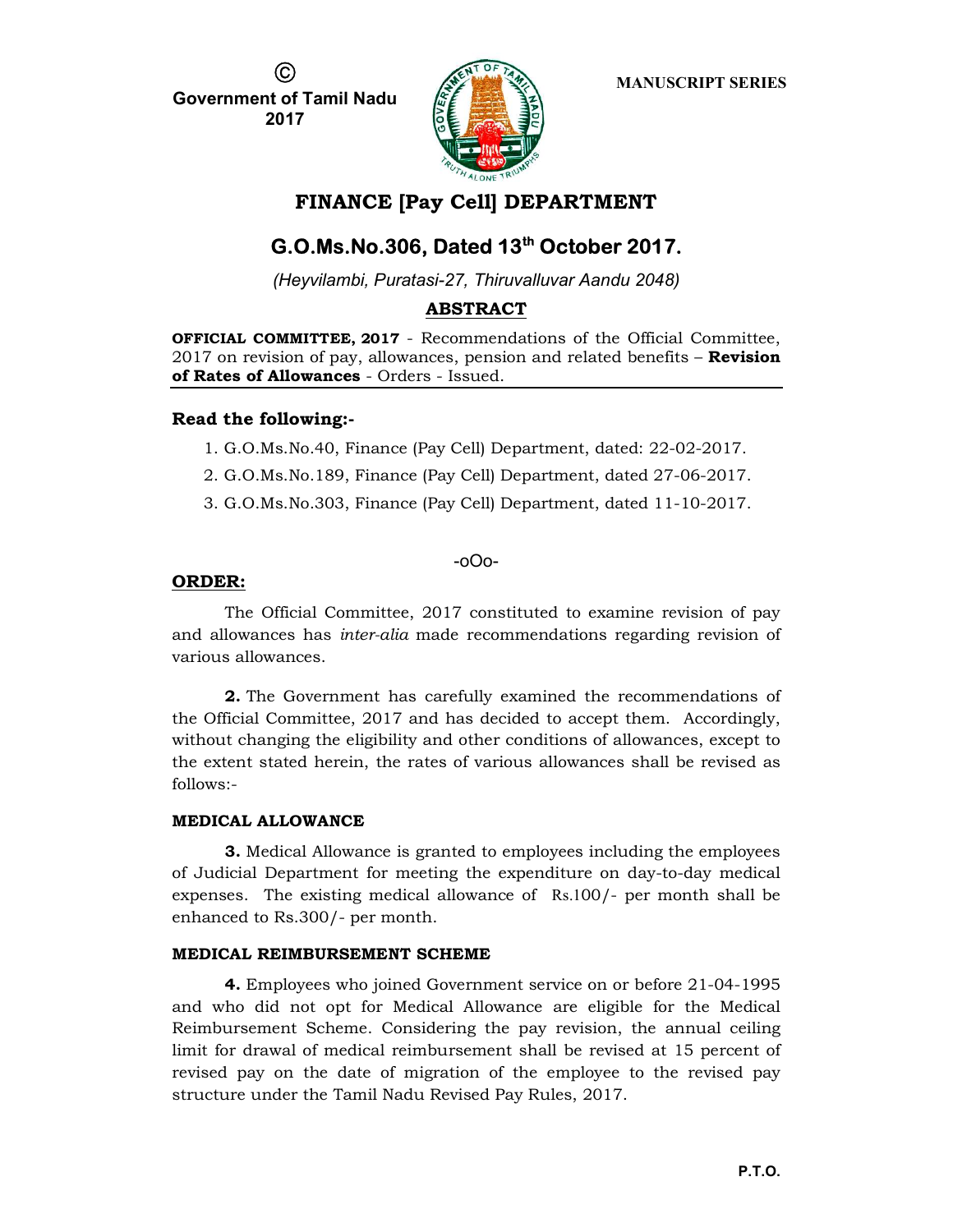## ALLOWANCE RELATED TO UNIFORM

#### UNIFORM ALLOWANCE

5. The Uniform Allowance shall be enhanced as follows:

| S1.<br>No. | Department / Name of Post                                                                                                                  | <b>Existing Rate</b><br>[Per Annum]<br>[In Rs.] | <b>Revised Rate</b><br>[Per Annum]<br>[In Rs.] |
|------------|--------------------------------------------------------------------------------------------------------------------------------------------|-------------------------------------------------|------------------------------------------------|
| [1]        | [2]                                                                                                                                        | 31                                              | <sup>41</sup>                                  |
|            | <b>Health and Family Welfare</b>                                                                                                           |                                                 |                                                |
| ı.         | Staff Nurse, Nursing<br>Superintendent, Grade-I /<br>Nursing Superintendent,<br>Grade-II / Theatre Nurse                                   | 1800                                            | 3600                                           |
| 2.         | Maternity Assistant /<br>Auxiliary Nurse Midwives /<br>Village Health Nurse /<br>Health Inspector Grade-I /<br>Health Inspector Grade-II / | 1000                                            | 2000                                           |
| З.         | Health Visitor                                                                                                                             | 900                                             | 1800                                           |

## OVERCOAT ALLOWANCE

6. The Overcoat Allowance currently admissible to the Civil Surgeon and Assistant Civil Surgeons shall be enhanced by 100% from Rs.600/- to Rs.1200/- per annum.

#### STITCHING CHARGES

7. The employees who are given free supply of uniform are currently granted stitching charges. Considering the present increase in stitching cost, the stitching charges shall be enhanced at the rate of Rs.500/- per set uniformly to all eligible personnel of Police, Fire and Rescue Services, Prisons and Stationery and Printing and Rs.400/- per set for all other eligible categories.

#### WASHING ALLOWANCE

| <b>8.</b> Washing allowance shall be enhanced as follows: |  |
|-----------------------------------------------------------|--|
|-----------------------------------------------------------|--|

| S1.<br>No. | Department / Name of Post          | <b>Revised Rate</b><br>[per month]<br>(In Rs.) |
|------------|------------------------------------|------------------------------------------------|
| 11         | 21                                 | [3]                                            |
| L.         | General                            |                                                |
| 1.         | <b>Nursing Categories</b>          | 500                                            |
| 2.         | Office Assistant                   | 200                                            |
| 3.         | Driver                             | 200                                            |
| 4.         | Technical Employees of Govt. Press | 200                                            |
| 5.         | Conservancy Worker                 | 200                                            |
| 6.         | Others wearing Uniforms daily      | 20C                                            |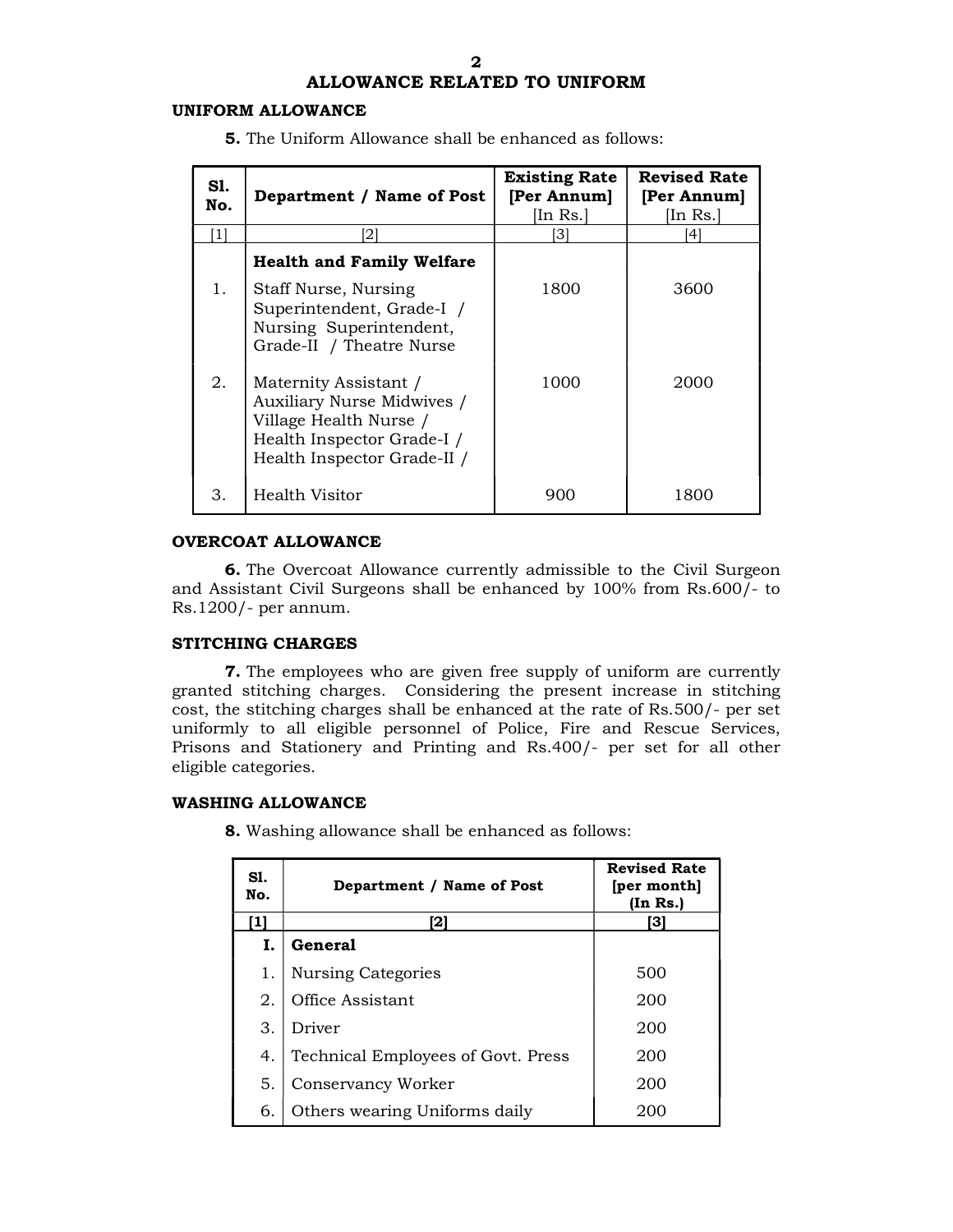| S1.<br>No.  | Department / Name of Post                                                                                                                                                                      | <b>Revised Rate</b><br>[per month]<br>(In Rs.) |
|-------------|------------------------------------------------------------------------------------------------------------------------------------------------------------------------------------------------|------------------------------------------------|
| [1]         | [2]                                                                                                                                                                                            | [3]                                            |
| Н.          | <b>Police Personnel-General</b>                                                                                                                                                                |                                                |
| $1_{\cdot}$ | Head Constable, Police Constable,<br>Grade-I and Grade-II and Driver PC,<br>Sub-Inspector, Inspector, Deputy<br>Superintendent of Police and<br>Additional Deputy Superintendent of<br>Police. | 500                                            |
| III.        | <b>Traffic Police Personnel</b>                                                                                                                                                                |                                                |
| 1.          | Driver Police Constable, Police<br>Constable, Grade-I & Grade-II, Head<br>Constable, Sub-Inspector<br>and<br>Inspector.                                                                        | 500                                            |
| IV.         | <b>Fire and Rescue Services</b>                                                                                                                                                                |                                                |
| 1.          | Fireman to Joint Director                                                                                                                                                                      | 500                                            |
| V.          | Prison                                                                                                                                                                                         |                                                |
| 1.          | Warder, Grade-II to Superintendent<br>of Prison                                                                                                                                                | 500                                            |
| VI.         | <b>Forest Personnel</b>                                                                                                                                                                        |                                                |
| 1.1         | Forest Personnel                                                                                                                                                                               | 500                                            |

9. In future, as recommended by the Official Committee 2017, revision of these rates will not be taken up on case to case basis.

## KIT MAINTENANCE ALLOWANCE

10. Kit Maintenance Allowance is being paid to the Police Officers (IPS/Non-IPS) who are supplied free uniform. As this allowance was enhanced only during last year, the Kit Maintenance Allowance shall be enhanced marginally as follows:-

| SI.<br>No. | Department / Name of Post                               | <b>Revised Rate</b><br>[per month]<br>[In Rs.] |
|------------|---------------------------------------------------------|------------------------------------------------|
| [1]        | 21                                                      | [3]                                            |
|            | For IPS / Non-IPS                                       |                                                |
| 1.         | Director General of Police [DGP]                        | 700                                            |
| 2.         | Additional Director General of<br>Police [ADGP]         | 700                                            |
| 3.         | Inspector General of Police [IGP]                       | 700                                            |
| 4.         | Deputy Inspector General of<br>Police [DIG]             | 700                                            |
| 5.         | Superintendent of Police (IPS)                          | 700                                            |
| 6.         | Superintendent of Police (TPS),<br>Category-I, II & III | 350                                            |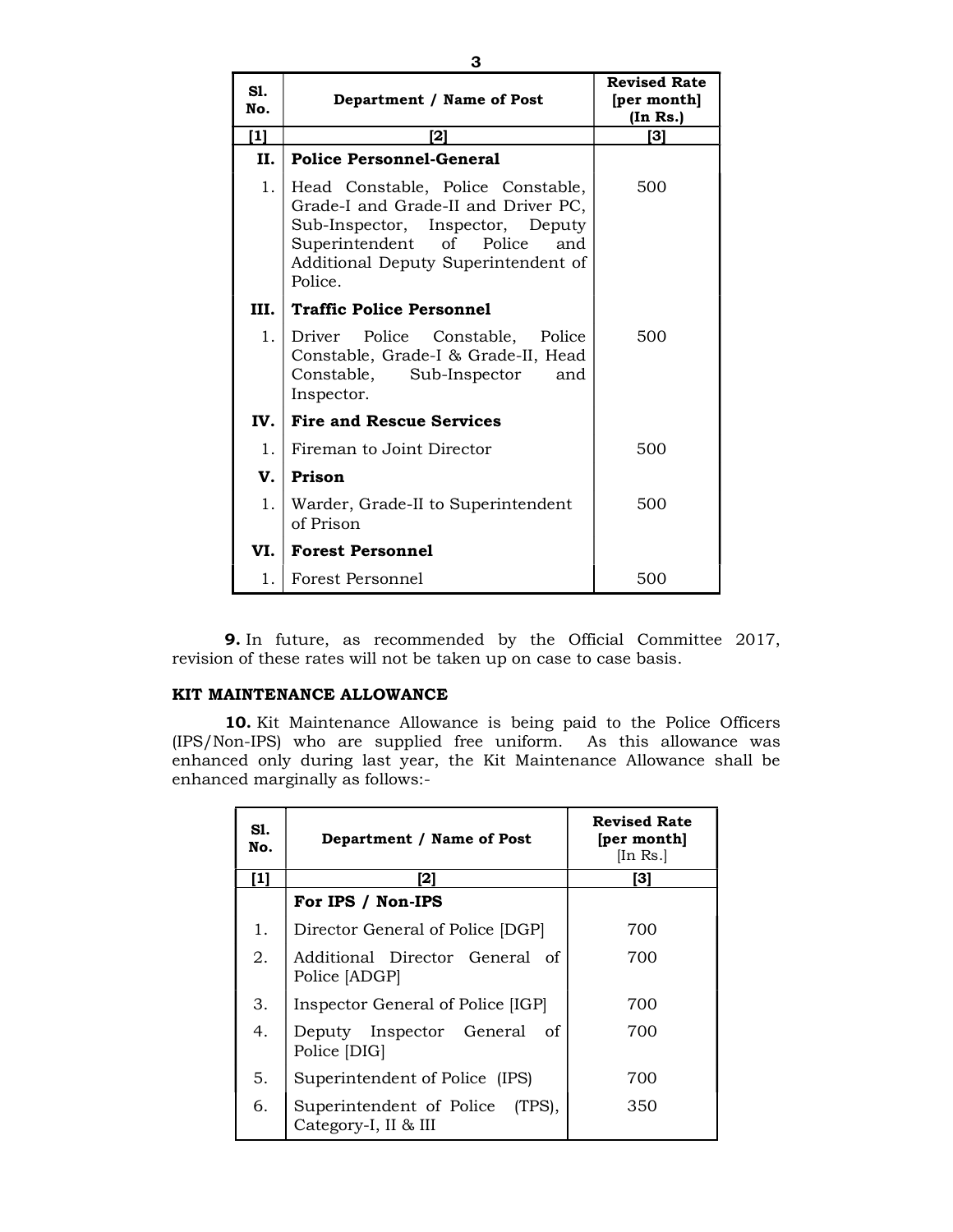## ROBE ALLOWANCE AND ROBE MAINTENANCE ALLOWANCE

11. Robe Allowance and Robe Maintenance Allowance payable to the Additional Public Prosecutors and Assistant Public Prosecutor, Grade-I and Grade-II shall be enhanced as follows:

| Sl. No. | <b>Name of Employees</b>                         | <b>Revised Rates</b> |
|---------|--------------------------------------------------|----------------------|
|         |                                                  | 31                   |
| 1.      | Robe Allowance – Initial Grant                   | $Rs.3000/-$          |
| 2.      | Robe Allowance – Renewable once<br>in five years | $Rs.1000/-$          |
| 3.      | Maintenance<br>Allowance<br>Robe<br>Monthly      | $Rs.500/- p.m.$      |

#### ALLOWANCES RELATED TO MEDICAL PERSONNEL

## NON-PRACTICING ALLOWANCE (NPA)

12. Non-Practising Allowance (NPA) shall be enhanced as follows:

| S1.<br>No.     | Category                                                                  | <b>Revised Rates</b><br>(per month) |
|----------------|---------------------------------------------------------------------------|-------------------------------------|
| 1 <sup>1</sup> | [1]                                                                       | 12                                  |
| 1.             | Director / Joint Director (Now<br>Additional Director including<br>Dean). | Rs.6000                             |
| 2.             | Civil Surgeon and equivalent<br>categories.                               | Rs.3600                             |
| 3.             | Assistant Surgeon / Assistant<br>Professor / Non-Clinical<br>Lecturer.    | Rs.2400                             |

#### OTHER COMPENSATORY ALLOWANCE (RESTRICTED PRIVATE PRACTICE)

13. The existing Other Compensatory Allowance for Restricted Private Practice shall be enhanced as follows:

| SI.<br>No. | Category                                                                                  | <b>Revised Rates</b><br>(per month) |
|------------|-------------------------------------------------------------------------------------------|-------------------------------------|
|            |                                                                                           | .31                                 |
| 1.         | Assistant Surgeon in Primary<br>Health Centres attached to<br>Rural Family Welfare Units. | $Rs.1000/-$                         |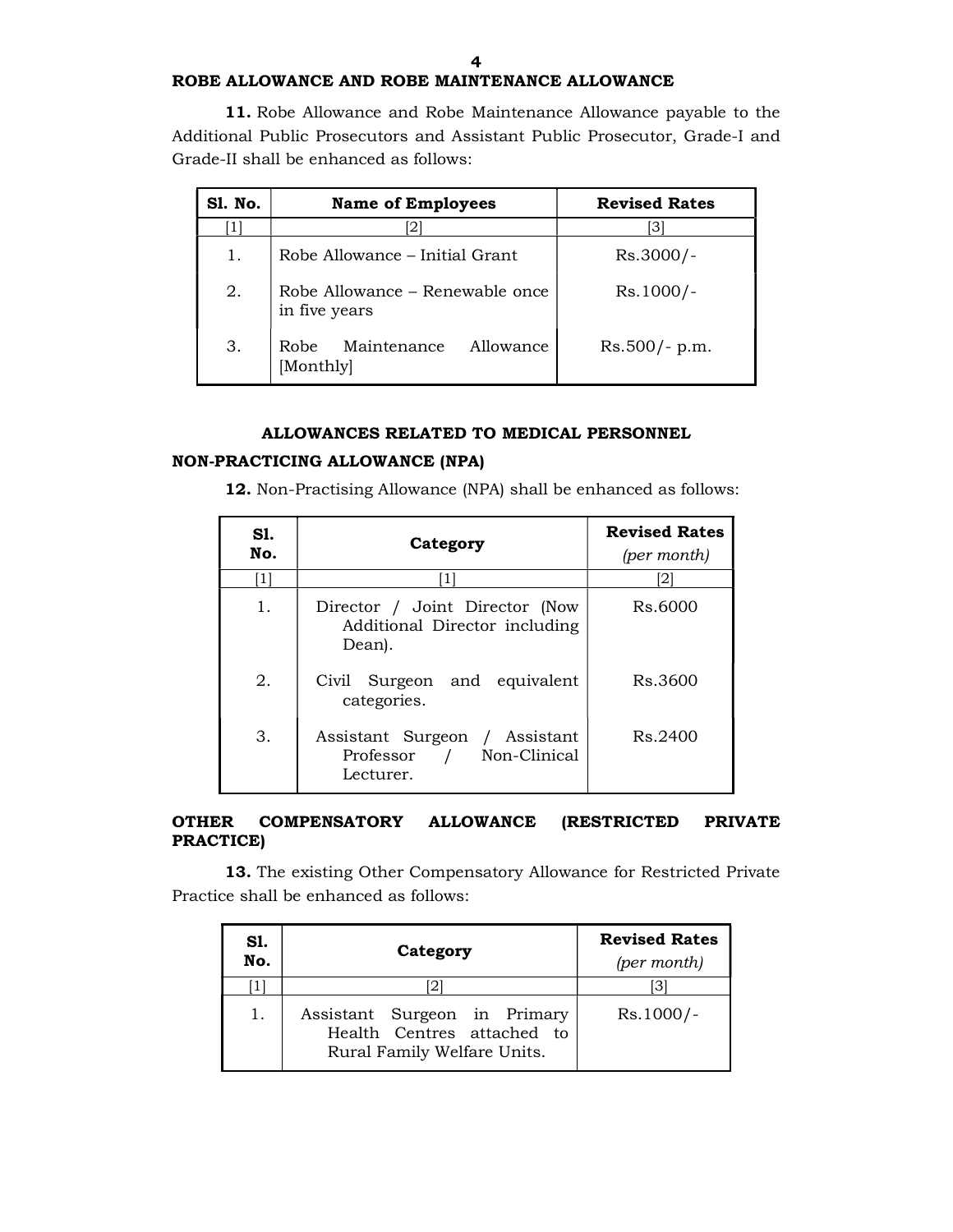| SI.<br>No. | Category                                                                                                                                                                                               | <b>Revised Rates</b><br>(per month) |
|------------|--------------------------------------------------------------------------------------------------------------------------------------------------------------------------------------------------------|-------------------------------------|
|            | 2                                                                                                                                                                                                      | 31                                  |
| 2.         | Lecturer / Assistant Professor /<br>Tutor in Clinical Wing<br>Assistant Surgeon in General<br>line and those serving in<br>non-Municipal areas<br>but<br>excluding those in Primary<br>Health Centres. | $Rs.600/-$                          |
| 3.         | <b>Officers</b><br>Inspecting Medical<br>(Indian Medicine).                                                                                                                                            | $Rs.400/-$                          |

## PRIMARY HEALTH CENTRE ALLOWANCE [RURAL ALLOWANCE]

14. Primary Health Centre Allowance [Rural Allowance] currently admissible to eligible medical officers serving in the Primary Health Centres shall be revised as follows:

| S1.<br>No. | Category                                                                                                                                                                         | <b>Revised Rates</b><br>(per month) |
|------------|----------------------------------------------------------------------------------------------------------------------------------------------------------------------------------|-------------------------------------|
|            | [2]                                                                                                                                                                              | 31                                  |
| 1.         | Medical Officers to whom Government<br>Quarters are provided.                                                                                                                    | $Rs.1500/-$                         |
| 2.         | Medical Officers to whom Government<br>Quarters are <b>not</b> provided subject to<br>condition that Medical Officer should<br>reside in the place where the PHC is<br>situated. | $Rs.2100/-$                         |

15. The enhanced Rural Allowance with additional 50 percent of normal Rural Allowance Rates shall continue to be admissible to Medical Officers posted in 72 PHCs in difficult and remote areas approved by Government of India.

## POST-MORTEM ALLOWANCE

16. Post-Mortem Allowance currently admissible to Medical Officers and Mortuary Attendants doing post-mortem work shall be enhanced as follows:

| S1.<br>No. | Category                                  | <b>Revised Rates</b><br>(per case) |
|------------|-------------------------------------------|------------------------------------|
| [1]        | [2]                                       | [3]                                |
| (1)        | DIRECTORATE OF MEDICAL EDUCATION<br>SIDE: |                                    |
|            | (a) One Medical Officer.                  | $Rs.300/-$                         |
|            | (b) One Mortuary Attendant.               | $Rs.150/-$                         |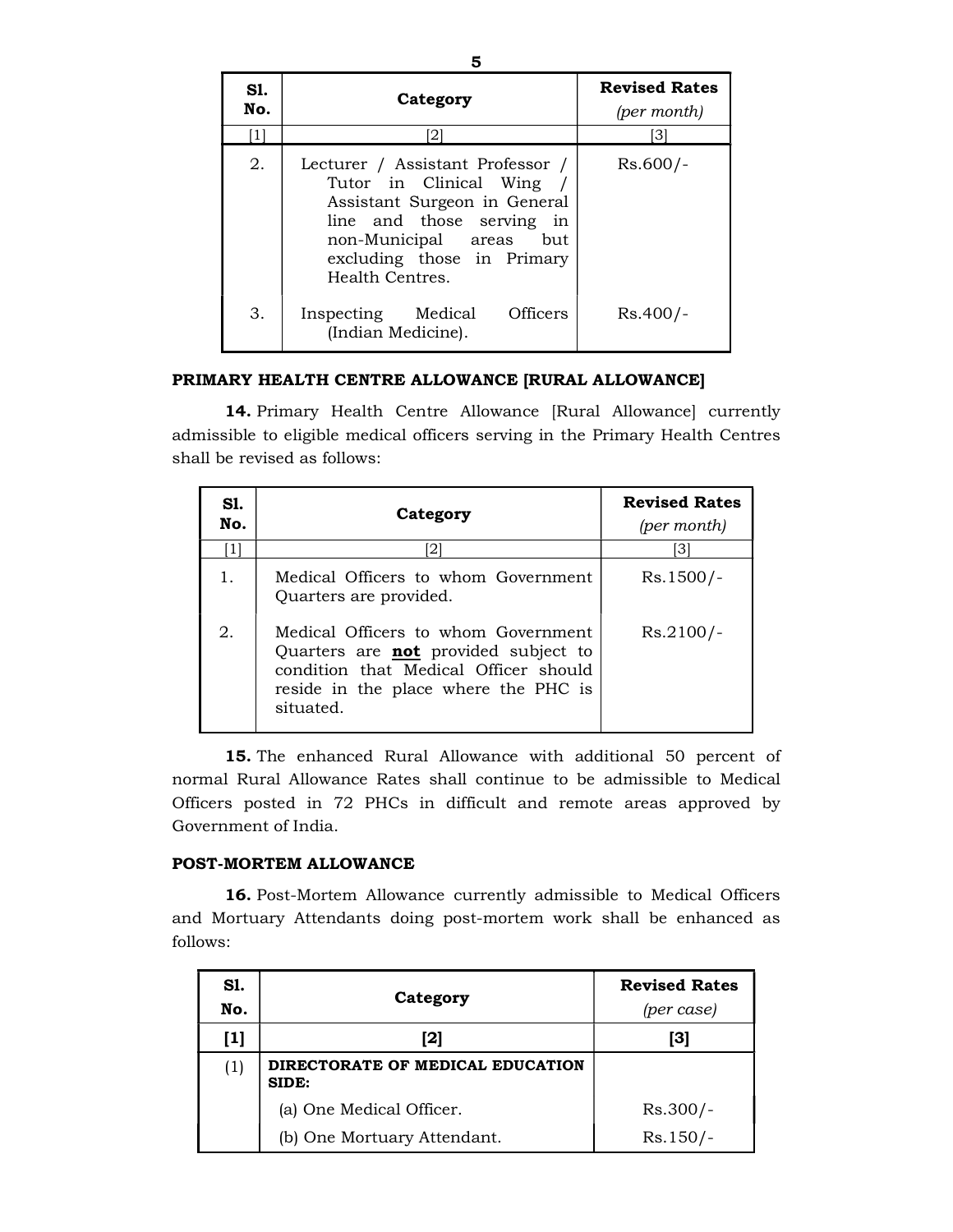| S1.<br>No. | Category                                                           | <b>Revised Rates</b><br>(per case) |
|------------|--------------------------------------------------------------------|------------------------------------|
| $[1]$      | $[2]$                                                              | [3]                                |
|            | (c) One Scientific Assistant (or) Steno-<br>Typist                 | $Rs.100/-$                         |
|            | (d) One Laboratory Technician from<br>Forensic Science Department. | $Rs.100/-$                         |
|            | (e) One Basic Servant.                                             | $Rs.75/-$                          |
| (2)        | DIRECTORATE OF MEDICAL & RURAL<br><b>HEALTH SIDE:</b>              |                                    |
|            | (a) One Medical Officer.                                           | $Rs.300/-$                         |
|            | (b) One Pharmacist.                                                | $Rs.120/-$                         |
|            | (c) One Mortuary Attendant (or)<br>One Sanitary Worker.            | $Rs.150/-$                         |

## LEPROSY ALLOWANCE / SPECIAL LEPROSY ALLOWANCE

17. This allowance is being paid to Medical Officers and staff working in Leprosy Institutions / Leprosy Wards in Government Hospitals and Rehabilitation Homes. Considering the occupational hazard, the Leprosy Allowance / Special Leprosy Allowance shall be enhanced as follows:

| <b>S1.</b><br>No. | Name of the Posts                                                                                                                                                                              | <b>Revised Rates</b><br>(per month) |
|-------------------|------------------------------------------------------------------------------------------------------------------------------------------------------------------------------------------------|-------------------------------------|
| $[1]$             | $[2]$                                                                                                                                                                                          | $[3]$                               |
| 1.                | All Medical Officers working in all<br>Leprosy Control Units                                                                                                                                   | $Rs.2000/-$                         |
| 2.                | Assistant Special Officer (Medical)                                                                                                                                                            | $Rs.2000/-$                         |
| 3.                | Medical Officers in Government<br>Rehabilitation Homes                                                                                                                                         | $Rs.2000/-$                         |
| 4.                | Nurse and Non-Medical Supervisors                                                                                                                                                              | $Rs.600/-$                          |
| 5.                | Leprosy Inspectors and Physiotherapy<br>Technicians                                                                                                                                            | $Rs.600/-$                          |
| 6.                | <b>Health Educators</b>                                                                                                                                                                        | $Rs.600/-$                          |
| 7.                | Physiotherapy Technicians<br>in<br>Rehabilitation Homes                                                                                                                                        | $Rs.600/-$                          |
| 8.                | Assistant / Laboratory Technician,<br>Grade-I / Health Inspector                                                                                                                               | $Rs.360/-$                          |
| 9.                | Junior Assistant / Typist / Kushta<br>Sevak / Laboratory<br>Nivaran<br>Technician, Grade-II / Pharmacist<br>Auxiliary Nurse<br>Midwife<br>Teacher (Secondary Grade) /<br>Electrician, Grade-II | $Rs.240/-$                          |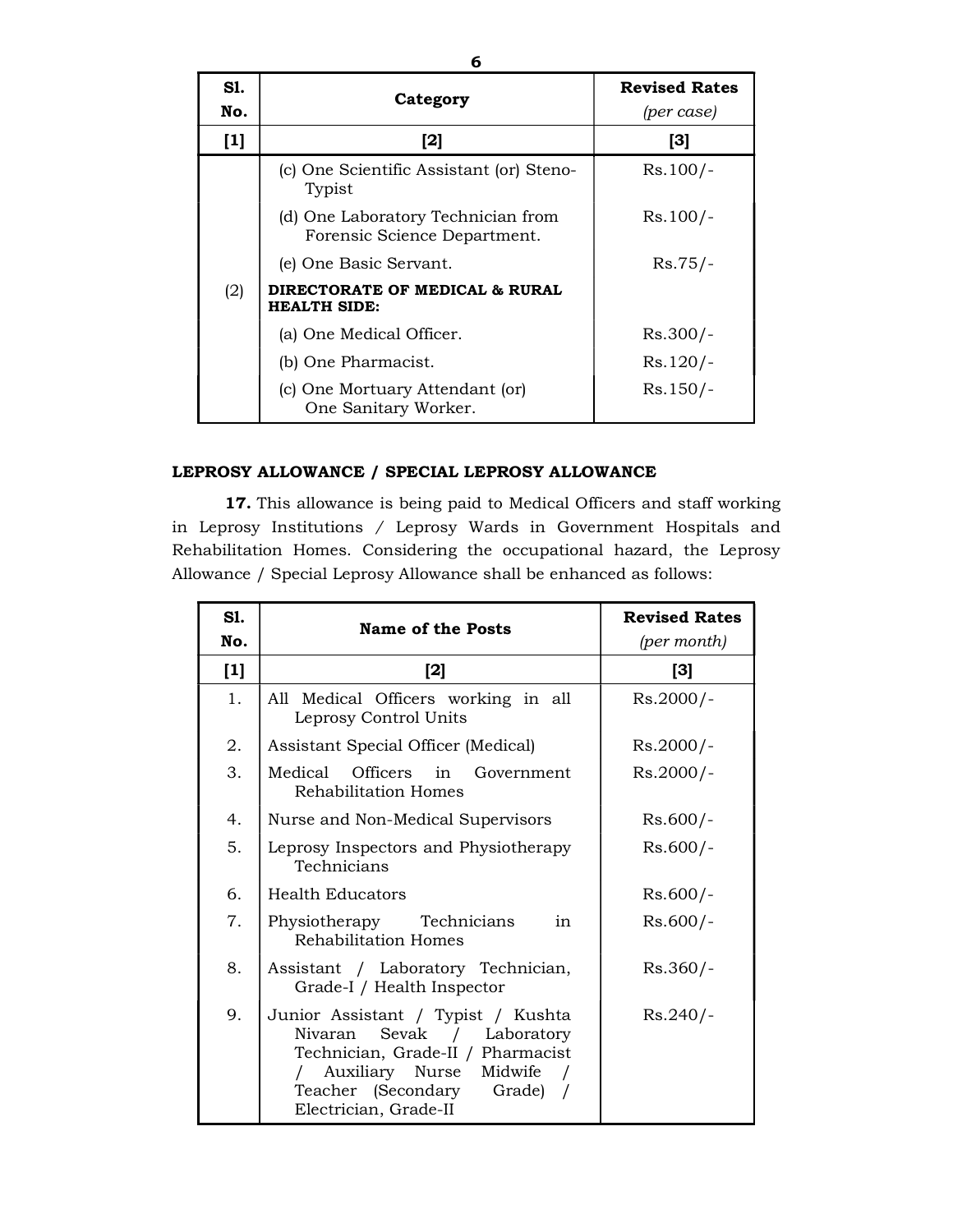| Sl.<br>No. | Name of the Posts                                                                                                                                       | <b>Revised Rates</b><br>(per month) |
|------------|---------------------------------------------------------------------------------------------------------------------------------------------------------|-------------------------------------|
| $[1]$      | $[2]$                                                                                                                                                   | $[3]$                               |
| 10.        | Head Warder and Electrician,<br>Grade-II in Rehabilitation Homes                                                                                        | $Rs.240/-$                          |
| 11.        | Nursing Assistant / Peon / Cook /<br>Driver / Gardener / Dhoby /<br>Sanitary Worker / Sweeper /<br>Women Helper and Injector                            | $Rs.180/-$                          |
| 12.        | Watchman                                                                                                                                                | $Rs.120/-$                          |
| 13.        | Warder in Care Homes                                                                                                                                    | $Rs.120/-$                          |
| 14.        | Theatre Assistant / Male Nursing<br>Assistant / Hospital Servants<br>working in the temporary<br>hospitalisation wards and in<br>Urban Leprosy Centers. | $Rs.180/-$                          |

## CLERICAL ALLOWANCE

18. Clerical Allowance currently admissible to Pharmacist and Chief Pharmacist in Medical Department whenever they attend to clerical work in the Institutions where Junior Assistant or Assistant is not employed or provided shall be enhanced to Rs.240/- per month.

#### NURSING ALLOWANCE

19. Staff Nurses, Nursing Superintendents and Nursing Tutors working in medical departments are presently allowed nursing allowance. The existing rate shall be enhanced to Rs.1000/- per month.

#### RATION [MESSING] ALLOWANCE

20. Ration [Messing] allowance currently admissible to Nurses and allied categories to meet their messing expenses shall be enhanced as follows.

| <b>S1.</b><br>No. | <b>Name of Employees</b>                       | <b>Revised Rate of RA</b><br>(per month)                  |
|-------------------|------------------------------------------------|-----------------------------------------------------------|
|                   | 121                                            | [3]                                                       |
| 1.                | Nurses and Nursing<br>Supervisors              | $Rs.120/-$                                                |
| 2.                | Nursing Superintendent<br>Grade-I and Grade-II | Chennai City<br>$-Rs.180/-$<br>Outside Chennai - Rs.160/- |
| 3.                | Nursing Tutors Grade-I<br>and Grade-II         | Chennai City<br>$-Rs.180/-$<br>Outside Chennai - Rs.160/- |
| 4.                | <b>Auxiliary Nurse Midwives</b>                | $Rs.120/-$                                                |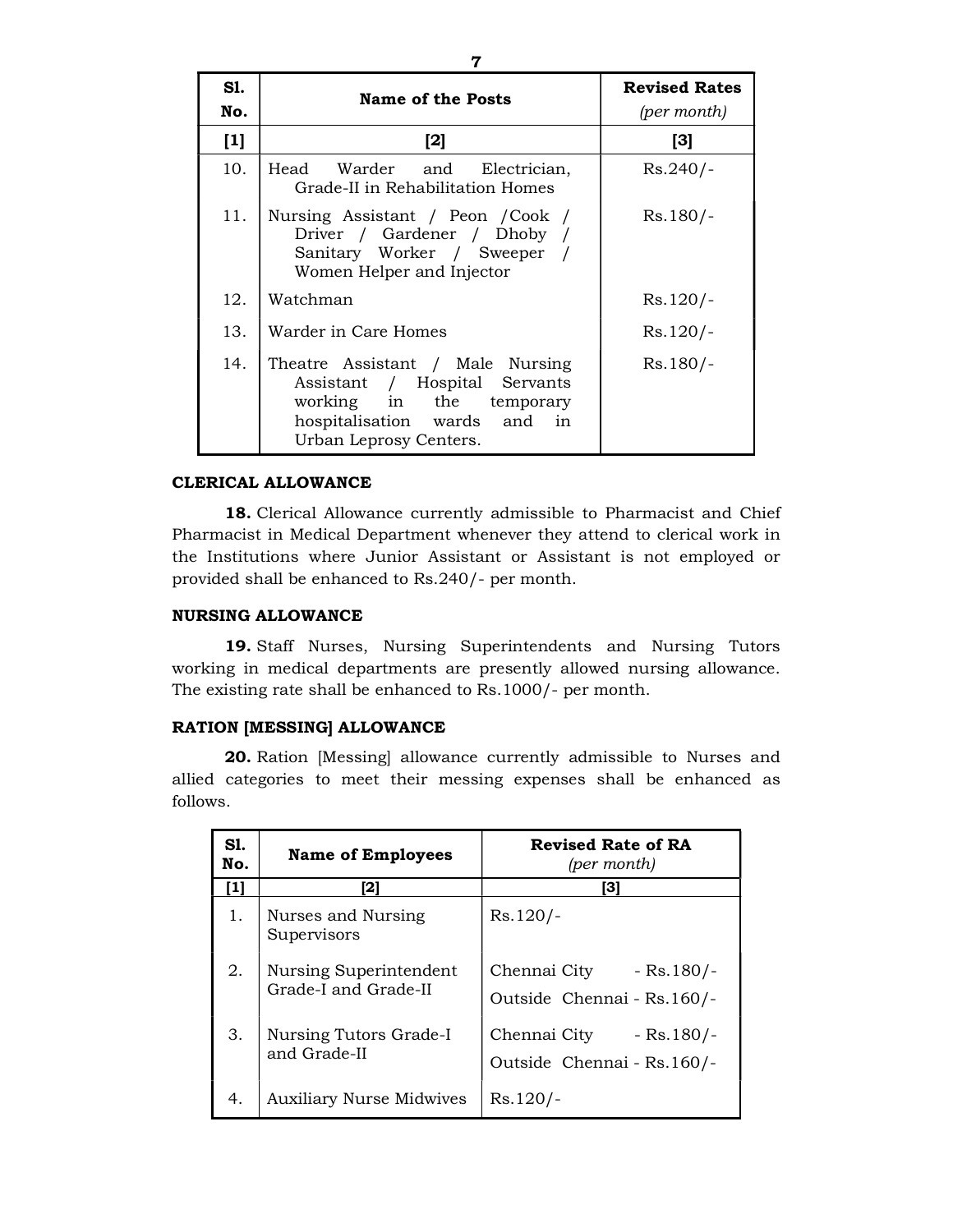# ALLOWANCE RELATED TO HILL AREAS

#### HILL (AREA) ALLOWANCE

21. Hill Allowance shall be continued to be at the same rate of 20 percent of basic pay. However, the maximum ceiling limit of Hill Allowance shall be enhanced from Rs.1500/- per month to Rs.6000/- per month.

#### WINTER ALLOWANCE

22. The revised rate of Winter Allowance shall be as follows:

| Category                                                                                                 | <b>Revised Rates</b><br>(per month for 4 months)                   |
|----------------------------------------------------------------------------------------------------------|--------------------------------------------------------------------|
|                                                                                                          |                                                                    |
| (a) Hill stations situated in the<br>altitude range of 1000 -1499<br>meters above the Mean Sea<br>Level. | 5% of Basic Pay subject to<br>a maximum of Rs.1200/-<br>p.m.       |
| (b) Hill stations situated at an<br>altitude of 1500 meters and<br>more above the Mean Sea Level.        | 10% of Basic Pay subject<br>to a maximum<br>of<br>$Rs.1500/- p.m.$ |

#### OTHER ALLOWANCES

#### CASH ALLOWANCE

23. Cash Allowance is paid in lieu of surrender of residential Office Assistant under the Tamil Nadu Servants Allowance Scheme, 1960. The cash allowance in lieu of one residential Office Assistant that is required to be compulsorily surrendered shall be enhanced from Rs.500/- to  $Rs.1,000/-.$ 

24. The Officers who are entitled to two residential Office Assistants are permitted to surrender both Office Assistants, if they so desire. The cash allowance in respect of surrendering of the second Office Assistant at their option shall be enhanced from Rs.500/- to Rs.1,500/-.

#### SPECIAL ALLOWANCE

25. The existing special allowance drawn by the Section Officers / Private Secretaries in Secretariat, Principal in Dental College and Joint Director of Tamil Nadu Medical Services shall be enhanced as follows:

| S1.<br>No. | <b>Posts</b>                                                                                                                                                            | <b>Revised Rate</b><br>(per month) |
|------------|-------------------------------------------------------------------------------------------------------------------------------------------------------------------------|------------------------------------|
| [1]        | [2]                                                                                                                                                                     | [3]                                |
| 1.         | Section Officers and Private Secretaries to<br>Secretaries in Secretariat and Private<br>Secretaries to Hon'ble Judges in Madras<br>High Court                          | $Rs.200/-$                         |
| 2.         | Joint Director [Tamil Nadu Medical Service]                                                                                                                             | $Rs.1000/-$                        |
| 3.         | Principal of Dental College [the incumbent]<br>heading an institution having<br>other<br>professors in PB-4, they would get an<br>additional administrative allowances] | $Rs.1000/-$                        |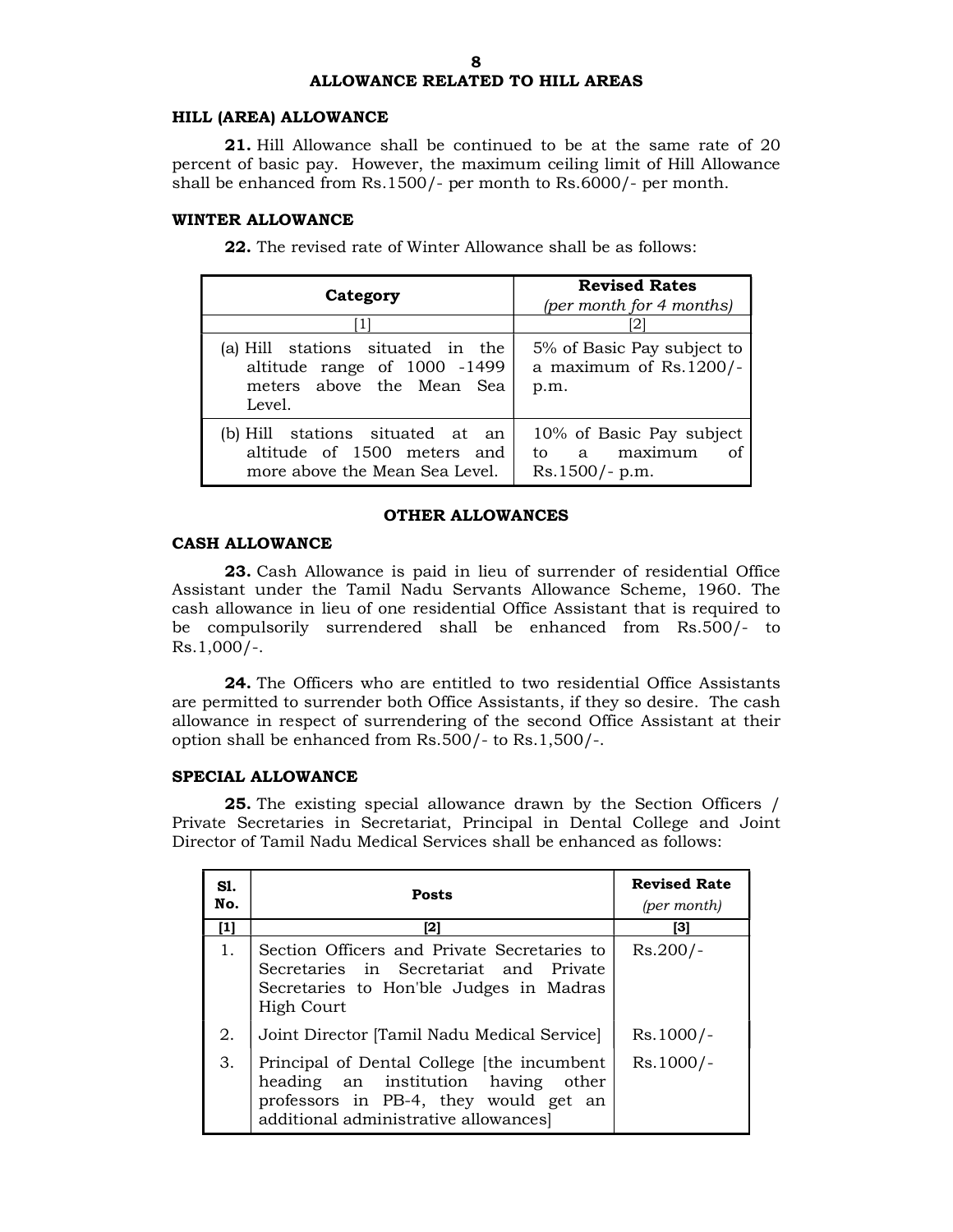| <b>S1.</b><br>No. | <b>Name of Employees</b>                                                                                                                                                 | <b>Revised Rate</b><br>(per month)                                                    |
|-------------------|--------------------------------------------------------------------------------------------------------------------------------------------------------------------------|---------------------------------------------------------------------------------------|
| $\lceil 1 \rceil$ | 21                                                                                                                                                                       | [3]                                                                                   |
| 1.                | Drivers in Secretariat, Drivers in<br>State Guest House, Motor Cycle<br>Messenger in Public<br>(Motor<br>Vehicles) Department.                                           | $Rs.700/-$                                                                            |
| 2.                | Drivers attached to Hon'ble<br>Ministers                                                                                                                                 | $Rs.700/-$                                                                            |
| 3.                | Office Assistants, Duffadars and<br>Basic Service Personnel of all<br>Departments including Hospital<br>Workers in Hospitals                                             | Ordinary Grade - Rs. 100/-<br>Selection Grade - Rs. 150/-<br>Special Grade - Rs.200/- |
| 4.                | Medal Allowance for Police<br>Personnel                                                                                                                                  | $Rs.400/-$                                                                            |
| 5.                | Good Service Allowance for Rs.100/-<br>Police Personnel                                                                                                                  |                                                                                       |
| 6.                | Employees working in certain $\left  \right.$ Rs.100/-<br>plantation fields in Yercaud are<br>being paid this allowance at<br>Rs.45/- p.m. in lieu of Hill<br>Allowance. |                                                                                       |
| 7.                | Technical Employees of the   Rs.400/-<br>Press<br>[Weekly<br>Government<br>Compensatory Allowance]                                                                       |                                                                                       |

26. Special Compensatory Allowance shall be enhanced as follows:-

## RISK ALLOWANCE

27. Risk Allowance paid to Police and Fire and Rescue Services Personnel was revised recently in April 2017 and therefore shall be continued as follows:

| SI.<br>No. | <b>Department / Name of Post</b>                                         | <b>Existing Rate</b><br>(per month)<br>[In Rs.] |
|------------|--------------------------------------------------------------------------|-------------------------------------------------|
| [1]        | [2]                                                                      | [3]                                             |
| L.         | <b>Police Personnel-General</b>                                          |                                                 |
| 1.         | Head Constable, Police Constable, Grade-I and<br>Grade-II and Driver PC. | $800/-$                                         |
| 2.         | Sub-Inspector                                                            | $800/-$                                         |
| 3.         | Inspector                                                                | $800/-$                                         |
| 4.         | Deputy Superintendent of Police                                          | $900/-$                                         |
| 5.         | Additional Deputy Superintendent of Police                               | $900/-$                                         |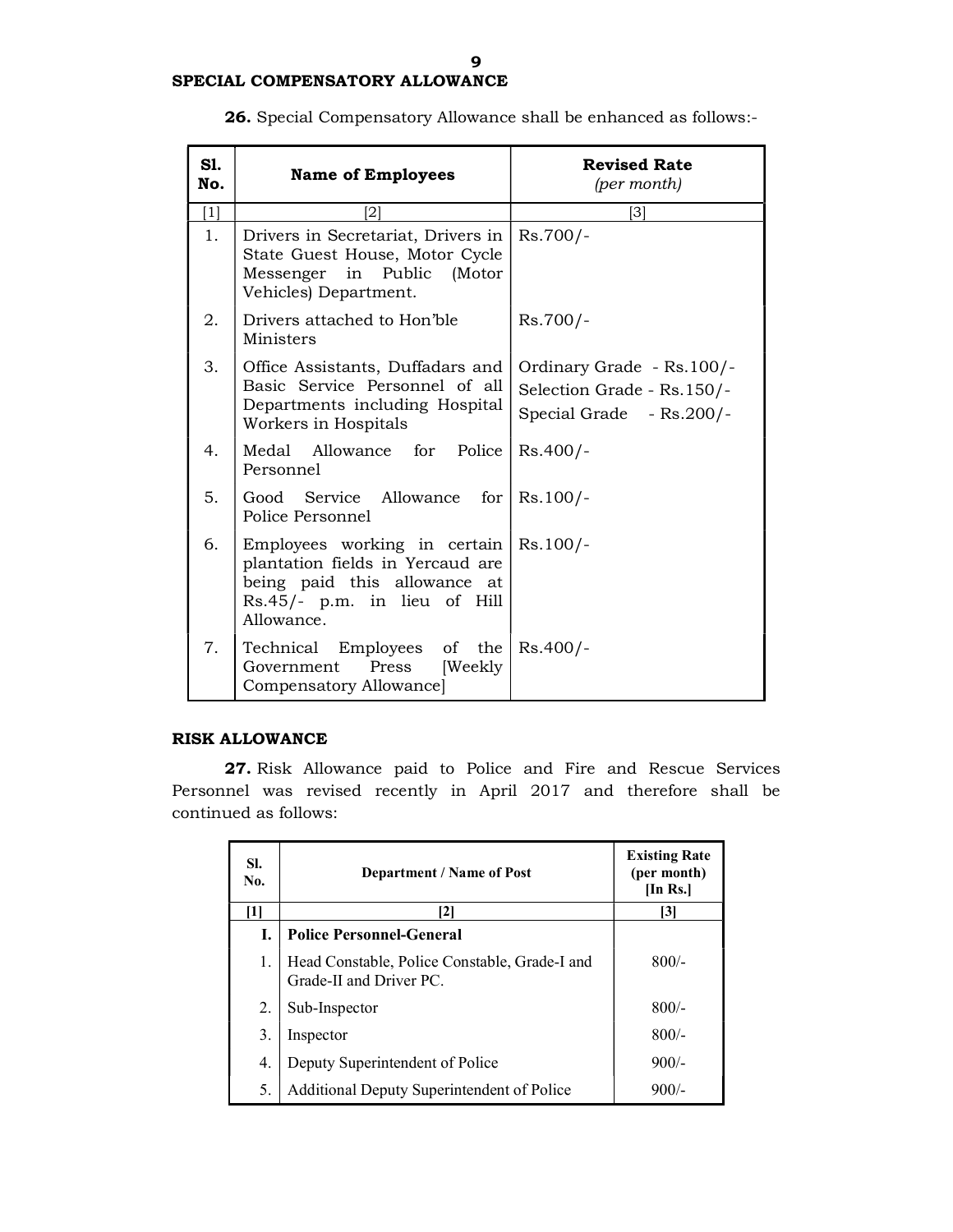| SI.<br>No. | <b>Department / Name of Post</b>                                               | <b>Existing Rate</b><br>(per month)<br>[In Rs.] |
|------------|--------------------------------------------------------------------------------|-------------------------------------------------|
| $[1]$      | $\mathbf{[2]}$                                                                 | $[3]$                                           |
| П.         | <b>State Crime Record Bureau (SCRB) Police</b><br><b>Personnel / Officers</b>  |                                                 |
| 1.         | ORS [Head Constable, Police Constable, Grade-I and<br>Grade-II and Driver PC.] | $400/-$                                         |
| 2.         | Sub-Inspector                                                                  | $400/-$                                         |
| 3.         | Inspector                                                                      | $400/-$                                         |
| 4.         | Deputy Superintendent of Police                                                | $450/-$                                         |
| 5.         | Additional Deputy Superintendent of Police                                     | $450/-$                                         |
| III.       | <b>STF Police Personnel / Officers</b>                                         |                                                 |
| 1.         | ORS [Head Constable, Police Constable, Grade-I and<br>Grade-II and Driver PC.] | $6000/-$                                        |
| 2.         | Sub-Inspector                                                                  | $6000/-$                                        |
| 3.         | Inspector                                                                      | $6000/-$                                        |
| 4.         | Deputy Superintendent of Police                                                | $6000/-$                                        |
| 5.         | Additional Deputy Superintendent of Police                                     | $6000/-$                                        |
| 6.         | <b>Additional Director General of Police</b>                                   | $6000/-$                                        |
| IV.        | <b>BDDS</b> Personnel                                                          |                                                 |
| 1.         | <b>Head Constable</b>                                                          | $6000/-$                                        |
| 2.         | Sub-Inspector                                                                  | $6000/-$                                        |
| 3.         | Inspector                                                                      | $6000/-$                                        |
| 4.         | Deputy Superintendent of Police                                                | $6000/-$                                        |
| V.         | <b>Bomb Detection &amp; Disposal Squad (BDDS)</b><br><b>Personnel</b>          |                                                 |
| 1.         | Head Constable                                                                 | $6000/-$                                        |
| 2.         | Sub-Inspector                                                                  | $6000/-$                                        |
| 3.         | Inspector                                                                      | $6000/-$                                        |
| 4.         | Deputy Superintendent of Police                                                | $6000/-$                                        |
| VI.        | <b>TN Commando School / TN Commando</b><br><b>Force Personnel / Officers</b>   |                                                 |
| 1.         | ORS [Head Constable, Police Constable, Grade-I and<br>Grade-II and Driver PC.] | $6000/-$                                        |
| 2.         | Sub-Inspector                                                                  | $6000/-$                                        |
| 3.         | Inspector                                                                      | $6000/-$                                        |
| 4.         | Deputy Superintendent of Police                                                | $6000/-$                                        |
| 5.         | Additional Deputy Superintendent of Police                                     | $6000/-$                                        |
| 6.         | Superintendent of Police                                                       | $6000/-$                                        |
| VII.       | <b>Fire and Rescue Services</b>                                                |                                                 |
| 1.         | Personnel below the rank of Divisional Officer                                 | $800/-$                                         |
| 2.         | Divisional Officer                                                             | $900/-$                                         |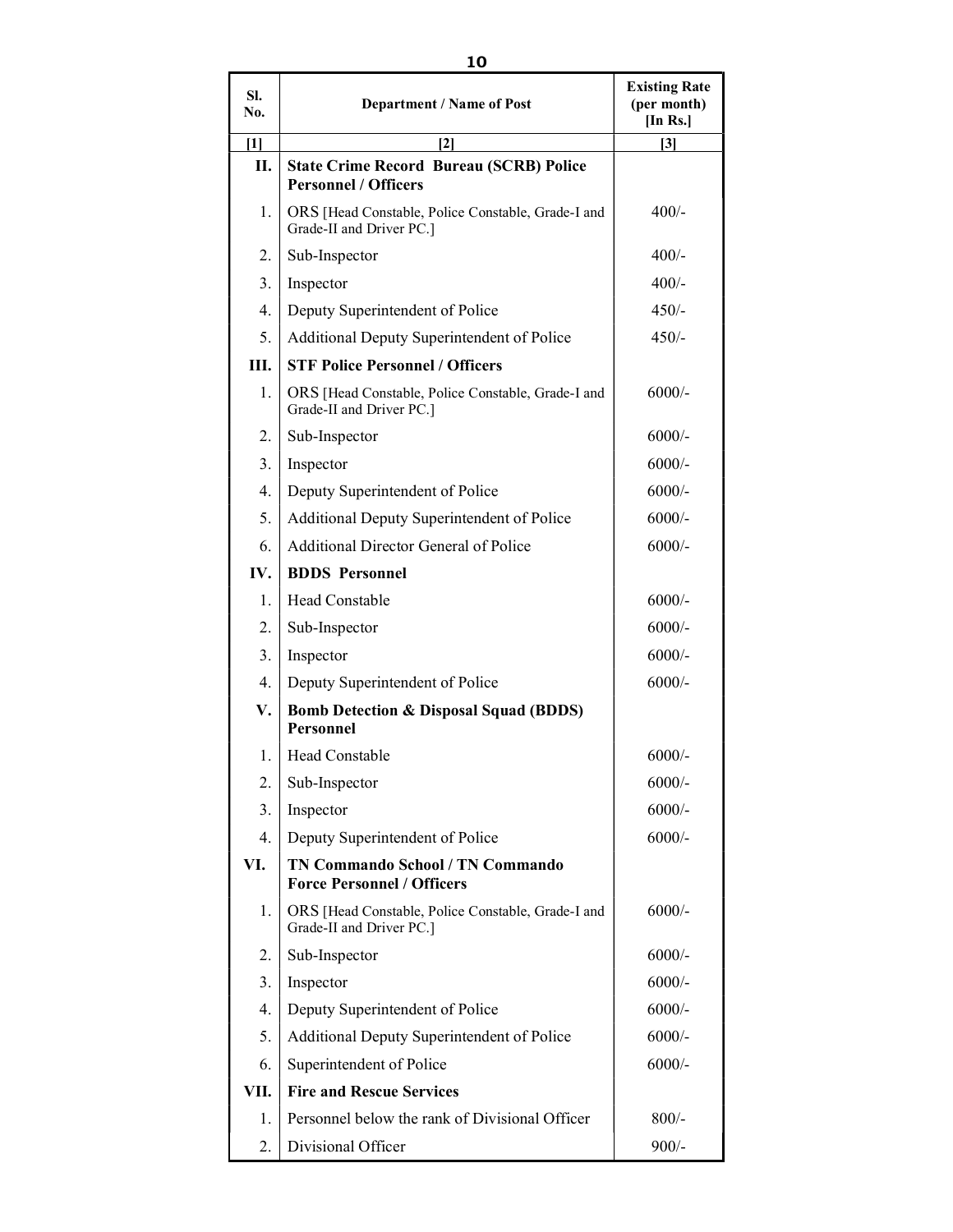| S1.<br>No. | Department / Name of Post                                                   | <b>Revised Rate</b><br>(per month)<br>[In Rs.] |
|------------|-----------------------------------------------------------------------------|------------------------------------------------|
| $[1]$      | [2]                                                                         | [3]                                            |
| I.         | Staff working in the TB Institutions                                        |                                                |
| 1.         | Medical Officer                                                             | $400/-$                                        |
| 2.         | Nursing Superintendent                                                      | $200/-$                                        |
| 3.         | Other Superior Staff                                                        | $200/-$                                        |
| 4.         | Office Assistant                                                            | $100/-$                                        |
| 5.         | Chief X-ray Technician / Radiographer /<br>Dark Room Assistant              | $500/-$                                        |
| П.         | Dairy Development Deptt.                                                    |                                                |
| 1.         | Veterinary Assistant Surgeon working in<br>certain branches                 | $800/-$                                        |
| III.       | <b>Forensic Science Department</b>                                          |                                                |
| 1.         | Scientific Officer (Scientific Assistant,<br>Grade-I)                       | $400/-$                                        |
| 2.         | Junior Scientific Officer (Scientific<br>Assistant, Grade-II)               | $400/-$                                        |
| 3.         | Laboratory Assistant                                                        | $300/-$                                        |
| 4.         | Photographer, Grade-I                                                       | $300/-$                                        |
| 5.         | Technician (Laboratory)                                                     | $300/-$                                        |
| 6.         | Packer                                                                      | $300/-$                                        |
| IV.        | <b>Stationery and Printing</b>                                              |                                                |
| 1.         | Technical Employees of the Govt. Press                                      | $400/-$                                        |
| v.         | <b>Police Radio Branch Staff</b>                                            |                                                |
| 1.         | Technical Officer                                                           | $250/-$                                        |
| 2.         | Inspector (Technical) / Sub-Inspector<br>(Technical)                        | $200/-$                                        |
| VI.        | <b>Prisons</b>                                                              |                                                |
| 1.         | Grade-II Warder to Deputy Jailor                                            | $800/-$                                        |
| 2.         | Jailor to Superintendent of Prison                                          | $900/-$                                        |
| VII.       | <b>Forests</b>                                                              |                                                |
| 1.         | Forest Watcher to Forest Range Officer                                      | $800/-$                                        |
| 2.         | Assistant Conservator of Forests and State<br>Deputy Conservator of Forests | $900/-$                                        |

## RISK ALLOWANCE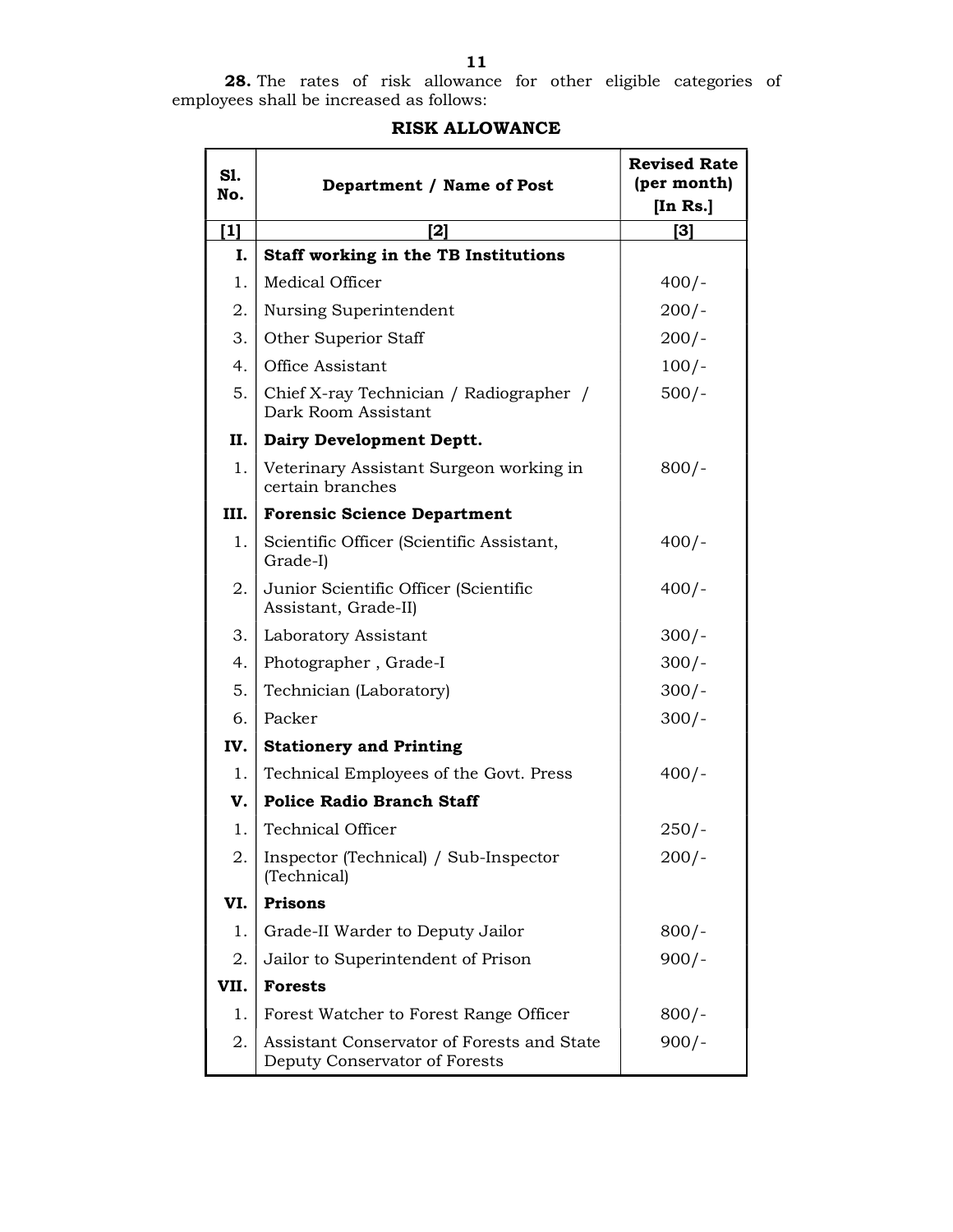## FEEDING CHARGES

29. Feeding allowance in departments of Police, Fire and Rescue Services and Prisons shall be revised as follows:

| S1.<br>No.        | Department / Name of Post                                                                                                 | <b>Revised Rate</b><br>(per day)<br>[In Rs.] |
|-------------------|---------------------------------------------------------------------------------------------------------------------------|----------------------------------------------|
| $\lceil 1 \rceil$ | $\lceil 2 \rceil$                                                                                                         | $\lceil 3 \rceil$                            |
| Ι.                | <b>Police Personnel</b>                                                                                                   |                                              |
|                   | Chennai City                                                                                                              |                                              |
| 1.                | Police Constable to Inspector of Police<br>[26 days in a month].                                                          | $300/-$                                      |
|                   | Other than Chennai City                                                                                                   |                                              |
| 2.                | Police Constable to Inspector of<br>Police<br>[6 days in a month].                                                        | $250/-$                                      |
| II.               | <b>Fire and Rescue Services</b>                                                                                           |                                              |
|                   | <b>Chennai City</b>                                                                                                       |                                              |
| 1.                | Personnel below the rank of Station Officer                                                                               | $300/-$                                      |
| 2.                | Station Officer including 16 Assistant<br>Station Officer, Station Officer (Transport)<br>and Assistant District Officer. | $300/-$                                      |
|                   | <b>Other than Chennai City</b>                                                                                            |                                              |
| 1.                | Personnel below the rank of Station Officer                                                                               | $250/-$                                      |
| 2.                | Station Officer including 16 Assistant<br>Station Officer, Station Officer (Transport)<br>and Assistant District Officer. | $250/-$                                      |
| III.              | <b>Prisons</b>                                                                                                            |                                              |
|                   | Chennai City                                                                                                              |                                              |
| 1.                | Grade-II Warder / Grade-I Warder / Chief<br>Head Warder / Assistant Jailor / Deputy<br>Jailor.                            | $300/-$                                      |
|                   | Other than Chennai City                                                                                                   |                                              |
| 2.                | Grade-II Warder to Deputy Jailor                                                                                          | $250/-$                                      |
| IV.               | <b>Stationery and Printing</b>                                                                                            |                                              |
| 1.                | Technical Employees of the Government Press<br>[Ethnic Food Allowance]                                                    | $300/-$<br>[Per month]                       |

## FEEDING CHARGES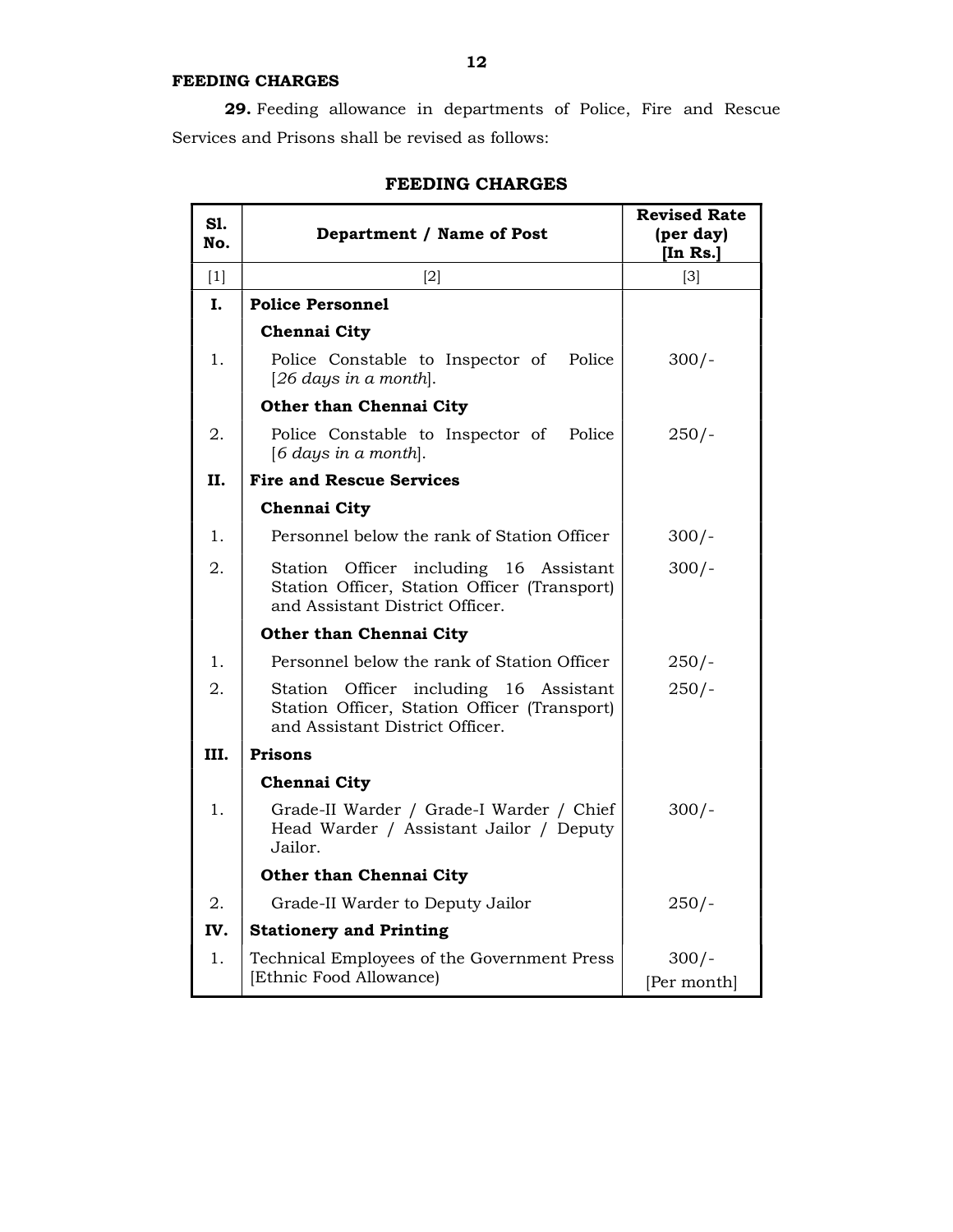#### SUPERVISORY ALLOWANCE

30. Supervisory Allowance admissible to Assistants in Tamil Nadu Ministerial Service for supervising Junior Assistants shall be enhanced as follows:

| S1.<br>No. | Category                                          | <b>Revised</b><br>Rates<br>(per month) |
|------------|---------------------------------------------------|----------------------------------------|
|            | $\overline{2}$                                    |                                        |
| 1.         | For supervising 3 Junior Assistants.              | $Rs.80/-$                              |
| 2.         | For supervising more than 3 Junior<br>Assistants. | $Rs.100/-$                             |

#### EQUIPMENT ALLOWANCE

31. Equipment Allowance presently sanctioned to the officers going abroad on deputation to colder countries shall be subject to a minimum of Rs.3,000/- and a maximum of Rs.8,000/-.

#### FARM ALLOWANCE

32. Farm Allowance granted to Veterinary Assistant Surgeons working in Livestock Farms shall be enhanced to Rs.400/- per month.

#### PROJECT ALLOWANCE / INVESTIGATION ALLOWANCE

33. Project Allowance shall be at the existing rate of 3 percent of pay in the revised pay structure.

34. Investigation Allowance shall be at the existing rate of 5 percent of the pay in the revised pay structure.

#### PROVISION ALLOWANCE

35. The quantum as well as ceiling of Provision Allowance shall be doubled and rounded off to the next 10 rupee.

#### COOKING ALLOWANCE

36. Cooking Allowance admissible to the Bungalow Watcher-cum-Cook employed in the bungalows of Forest Department located in remote areas shall be enhanced to Rs.100/- per month.

#### TRAINING ALLOWANCE

37. Training Allowance is admissible to employees on deputation to training institutions as faculty members excluding the administrative staff. Considering the revision of basic pay by a factor of 2.57, the payment of this allowance shall be reduced by 50 percent. Accordingly, the existing 15 percent and 10 percent of basic pay shall be reduced to 7.5 percent and 5 percent of the pay in the revised pay structure respectively.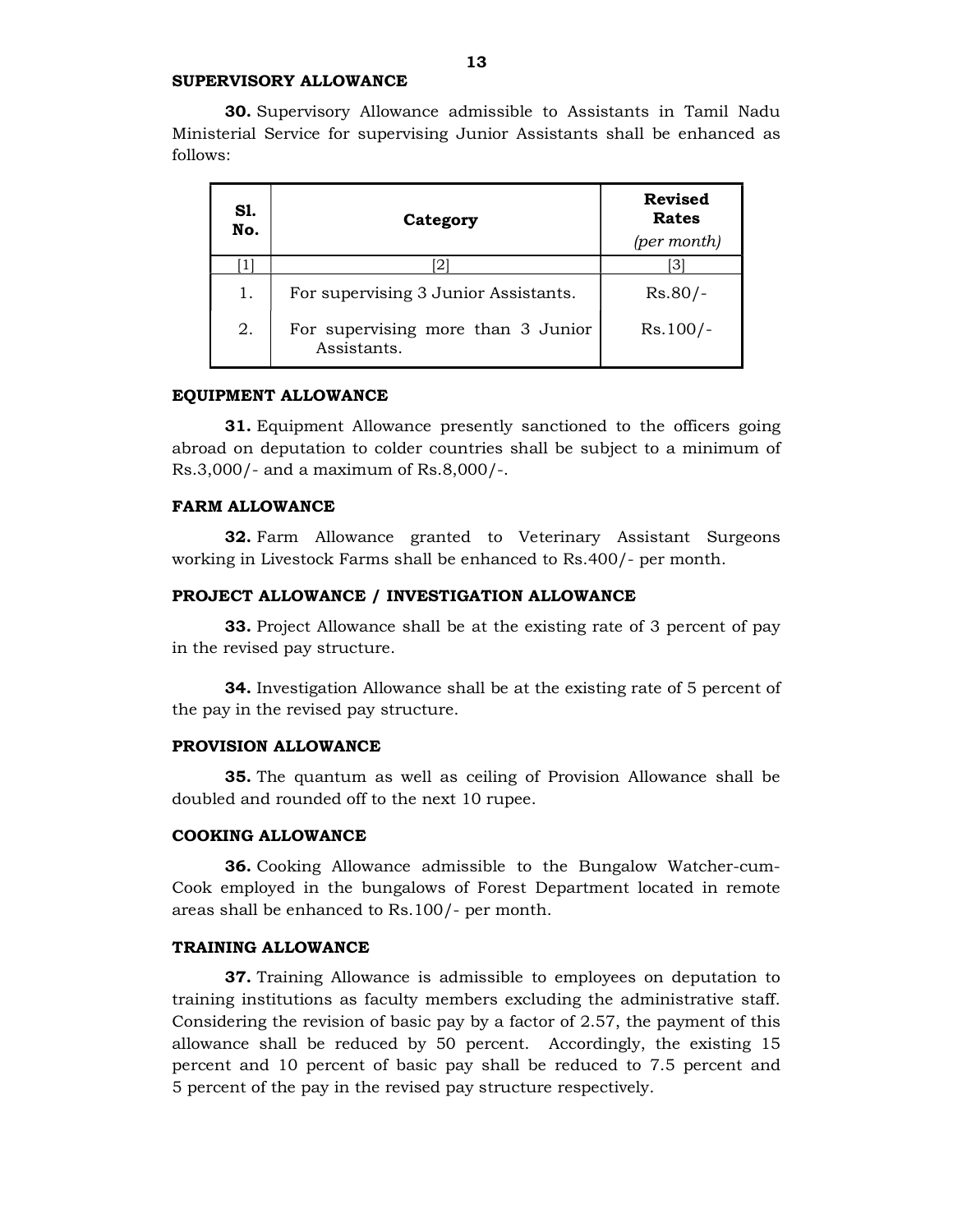## SECURITY COMPENSATORY ALLOWANCE

38. Security Compensatory Allowance admissible to certain posts, the incumbents of which are required to furnish security in the form of cash or fidelity guarantee bonds, shall be enhanced as follows:

| Sl. No. | Name of Employees                                                                               | <b>Revised Rates</b><br>(per month) |
|---------|-------------------------------------------------------------------------------------------------|-------------------------------------|
| [1]     | [2]                                                                                             | 31                                  |
| 1.      | Posts for which the security<br>furnished is less than Rs.500/-.                                | $Rs.20/-$                           |
| 2.      | Posts for which the security<br>furnished is Rs.500/- and above<br>but less than $Rs.1000/-$ .  | $Rs.40/-$                           |
| 3.      | Posts for which the security<br>furnished is Rs.1000/- and above<br>but less than $Rs.5000/-$ . | $Rs.60/-$                           |
| 4.      | Posts for which the security<br>furnished is Rs.5000/- and above.                               | $Rs.80/-$                           |

## OFFICE ACCOMMODATION ALLOWANCE

39. Considering the present rental rates, the Office Accommodation Allowance admissible to the Assistant Public Prosecutors shall be enhanced as detailed below:

| Sl. No. | <b>Name of Employees</b> |          |            | <b>Revised Rates</b><br>(per month) |
|---------|--------------------------|----------|------------|-------------------------------------|
|         |                          | $2\cdot$ |            | [3]                                 |
| 1.      | Assistant<br>Grade-I.    | Public   | Prosecutor | $Rs.750/-$                          |
| 2.      | Assistant<br>Grade-II.   | Public   | Prosecutor | $Rs.500/-$                          |

#### DRIVING ALLOWANCE

40. The Driving Allowance to Office Assistant-cum-Driver in Secretariat and all Heads of Department shall be enhanced from Rs.60/- per month to Rs.90/- per month.

41. These orders shall take effect from 1<sup>st</sup> October, 2017.

42. Amendments to the Tamil Nadu Special Pay and Allowances Rules will be notified separately.

#### (BY ORDER OF THE GOVERNOR)

## K.SHANMUGAM ADDITIONAL CHIEF SECRETARY TO GOVERNMENT

To

All Secretaries to Government.

The Secretary, Legislative Assembly, Secretariat, Chennai-600 009.